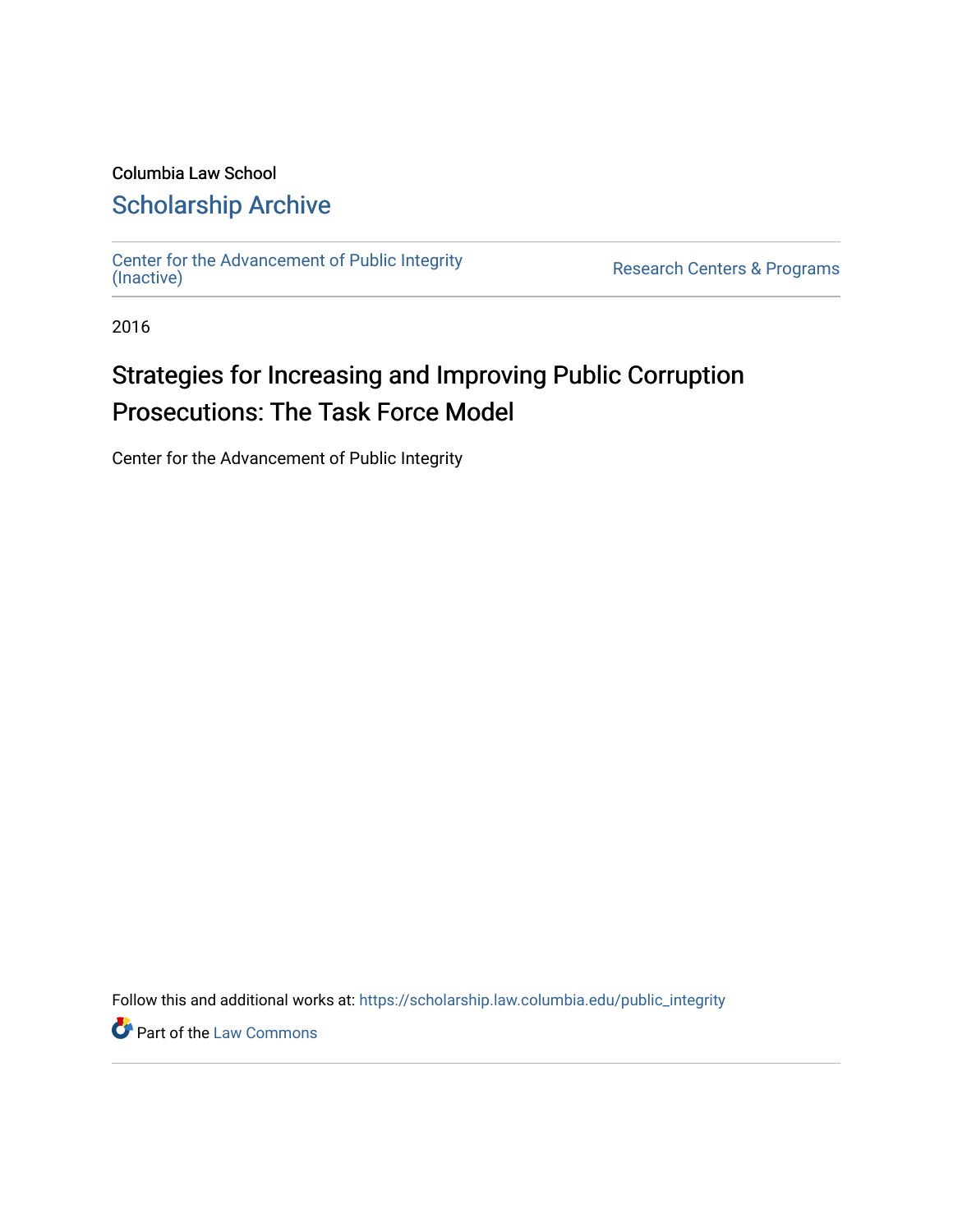# Strategies for Increasing and Improving Public Corruption Prosecutions

The Task Force Model

#### No. 6: August, 2016

Without a doubt, public corruption is the sort of crime that prosecutors and investigators everywhere would like to vigorously pursue. With the limited resources available to most of these offices and competing mandates to fight many other sorts of crime, however, how can offices expand their ability to do more corruption cases? One solution can be found in banding together as a task force. This brief provides examples of task forces around the country that could serve as models for an office or a jurisdiction looking to improve their capabilities to fight corruption effectively and efficiently.

#### **Original CAPI Publication:**

This brief was prepared by the Center for the Advancement of Public Integrity at Columbia Law School. We can be reached a[t CAPI@law.columbia.edu.](mailto:CAPI@law.columbia.edu)

CAPI would like to thank Mary Prager, Columbia University J.D./M.B.A Candidate, Class of 2017, for her assistance in researching this brief.

#### **Benefits (and Drawbacks) to the Task Force Model**

Generally speaking, task forces are a way to more efficiently use resources and expertise toward a common goal. Most are formed in the wake of some sort of scandal, when the need for a better law enforcement response to corruption captures the attention of both the public and government officials. Task forces result in a more coordinated response from what might otherwise be disconnected offices, and leads to greater expertise in doing these cases than would otherwise develop. There may be improvements in responsiveness to complaints, and greater deterrence to those officials who see the activities of the task force and think twice about engaging in questionable conduct.

On the other hand, it is sometimes the case that the greater the number of involved entities, the less nimble a law enforcement response can be. There is also the issue of who, in a task force setting, has the ultimate say in setting strategy and making the final calls about the direction of investigations and charging decisions.

#### **Categories of Task Forces**

Public Corruption Task Forces fall into three general categories based on their composition. The following task forces are discussed in this brief.

**Federal Agencies Only:** Connecticut Public Corruption Task Force

#### **State and Federal Partnership:**

Rockland County, New York Public Corruption Task Force | Detroit Public Corruption Task Force | San Francisco Public Corruption Task Force | Philadelphia Corruption Prosecution Task Force

#### **State Agencies Only:**

New York State Joint Task Force on Public Integrity | Miami-Dade, Florida Public Corruption Task Force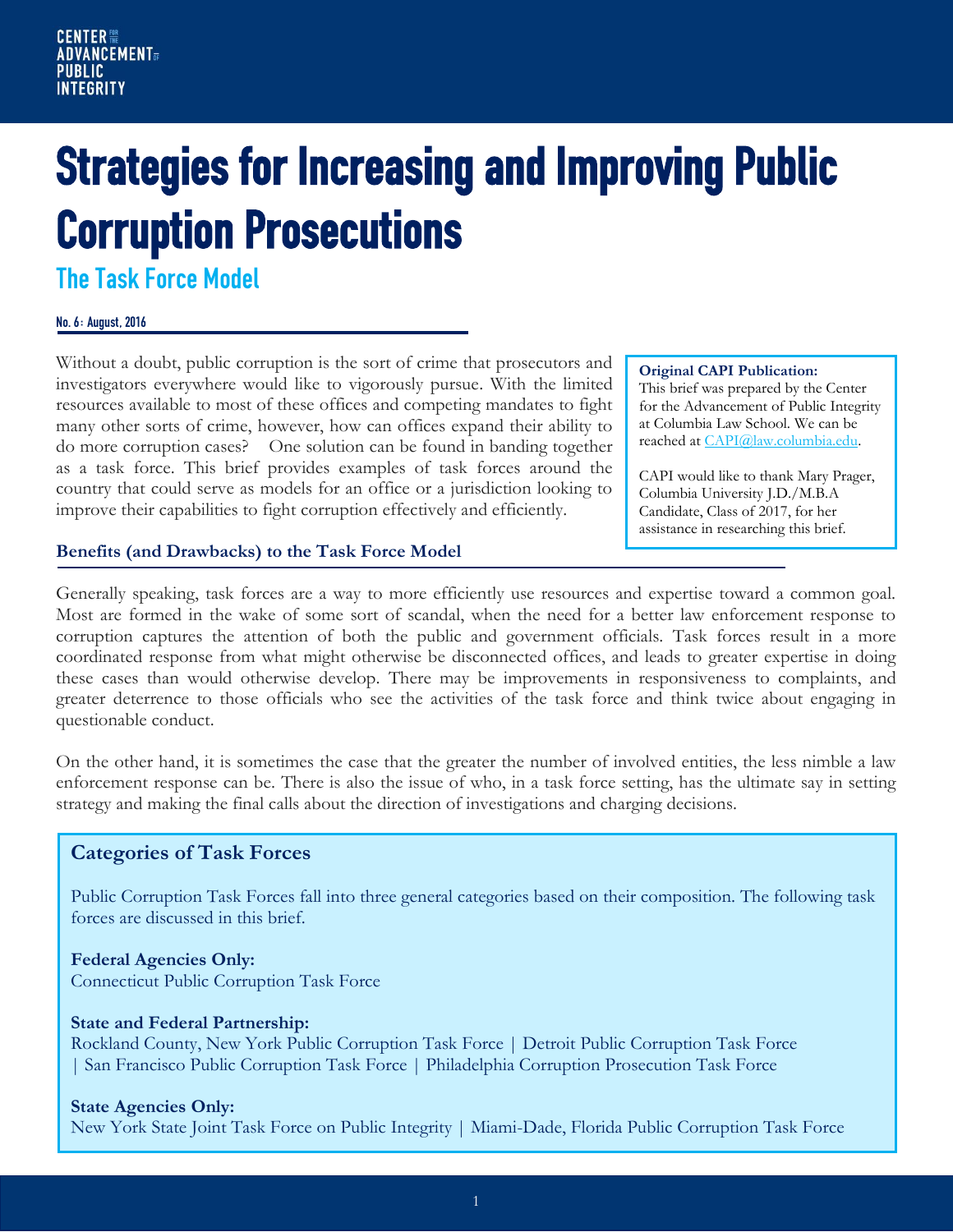#### **Federal Agencies Only**

#### **[Connecticut Public Corruption Task Force](https://www.fbi.gov/contact-us/field-offices/newhaven/news/press-releases/federal-law-enforcement-authorities-announce-formation-of-task-force-to-fight-public-corruption)**

**Composition:** Started in February 2015, participants in this effort include the U.S. Attorney's Office for the District of Connecticut, the Federal Bureau of Investigation, the U.S. Department of Housing and Urban Development, the U.S. Department of Health and Human Services, the Internal Revenue Service's Criminal Investigations Division, and the U.S. Postal Inspection Service. Each office provides dedicated members to pursue leads and bring cases as a team.

**Focus:** After many high-profile corruption cases in Connecticut involving elected officials, the task force decided to focus its initial energies on lower-level officials and employees, looking for any fraud or theft related to public funds or government officials or employees.

**Unique Attributes:** The unique aspects of this task force are the federal-only scope, and the inclusion of agencies not often thought of as being at the forefront of anticorruption work – HUD, HHS, and Postal. State and local agencies are brought in on an as-needed basis, but given that Connecticut's lack of a standing grand jury at the state level (and thus the lack of subpoena power) makes it very difficult to bring corruption cases in the state system, it was believed that state and local offices would not want to devote ongoing resources to the project.

The inclusion of HUD, HHS and Postal adds expertise in important areas not typically covered by FBI and the U.S. Attorney's Office. Because the agents from these agencies sit in their own offices and not a separate task force office, they are able to work seamlessly on non-task force matters when task force work does not require them, which eases the resource burden on their agencies. The integration of these agents into the task force has also improved communications among the agencies in non-corruption cases, which can be an unexpected and welcome benefit.

#### **State and Federal Partnership**

Four task forces doing meaningful corruption work that fall into this category are those in San Francisco, Rockland County, New York, Detroit, and Philadelphia.

#### **[San Francisco Public Corruption Task Force](http://www.sfgate.com/bayarea/article/San-Francisco-D-A-Gasc-n-FBI-launch-6834341.php)**

**Composition:** The San Francisco Public Corruption Task Force is a partnership between the FBI and the San Francisco District Attorney's Office that was formed in 2016 following a series of bribery charges against political insiders tied to the mayor.

**Activities:** The task force already has been active, [investigating](http://www.latimes.com/local/lanow/la-me-ln-alameda-deputy-charges-san-francisco-arrest-20160510-story.html) Alameda County deputies in relation to an incident where two deputies beat a man at the end of a high-speed car chase, and [charging](http://abc30.com/news/sf-da-files-charges-against-3-sheriffs-deputies-for-alleged-inmate-fights/1228099/) sheriff's deputies for allegedly running a prison fight club.

**Unique Attribute:** It is uncommon for a task force to include the FBI but not federal prosecutors. This might mean that the San Francisco effort is less about consolidating resources among numerous offices and more about the San Francisco DA enlisting a more powerful investigatory body to do these cases than he previously had at his disposal. Either way, it is a positive sign to see local prosecutors bringing corruption cases in state court as they are doing in San Francisco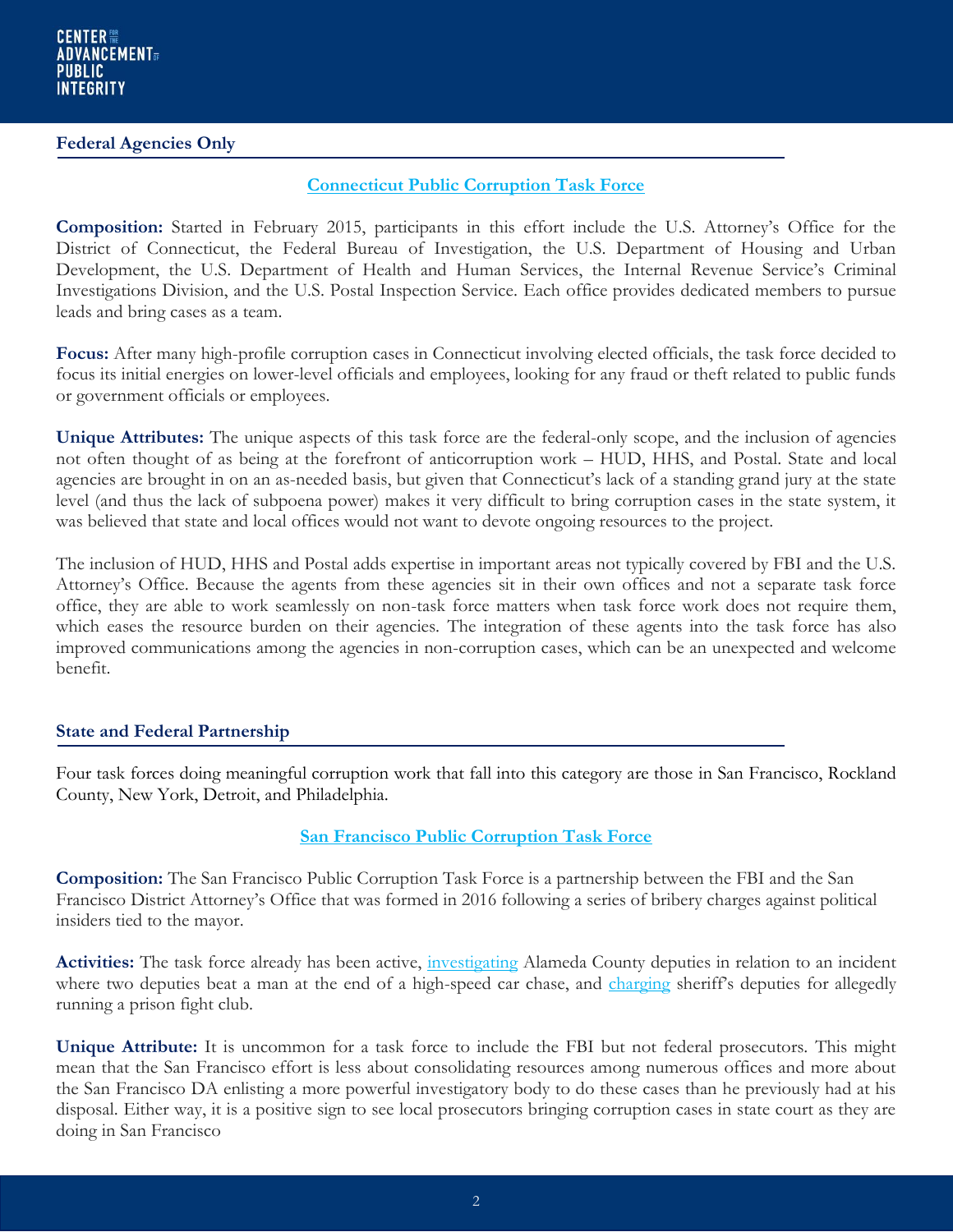#### **[Rockland County, New York Public Corruption Task Force](https://www.justice.gov/usao-sdny/pr/ramapo-town-supervisor-and-former-executive-director-ramapo-local-development)**

**Composition:** This task force, formed in 2015, includes the Rockland County District Attorney's Office, the FBI, and the U.S. Attorney's Office of the Southern District of New York.

Focus: The task force has been active, making cases against elected officials in the Rockland area. For example, [charges were brought](https://www.justice.gov/usao-sdny/file/840826/download) against Christopher St. Lawrence, an elected town supervisor, and another individual, over a massive securities fraud scheme tied to municipal bonds issued based on false financial information, believed to be the first case of its kind in the nation.

**Unique Attribute:** This task force focuses specifically on one, relatively small, area – Rockland County – where the District Attorney, Tom Zugibe, showed a willingness to do corruption cases and to partner with federal authorities to bring them.

#### **[Detroit Public Corruption Task Force](https://archives.fbi.gov/archives/detroit/press-releases/2012/new-multi-agency-public-corruption-task-force-formed)**

**Composition:** Formed in 2012, the Detroit model includes the FBI, the U.S. Attorney's Office for the Eastern District of Michigan, the Michigan Attorney General, the Criminal Investigative Divisions of the IRS and the Environmental Protection Agency, the Offices of Inspector General of HUD and the Department of Transportation, and the Detroit Police Department.

Activities: The task force has brought a number of corruption cases, including cases against [police](https://www.justice.gov/usao-edmi/pr/detroit-police-lieutenant-officer-convicted-conspiracy-obtain-property-extortion) officers, court [personnel,](http://www.michigan.gov/som/0,4669,7-192-29701-378974--,00.html) and [school board](http://detroit.cbslocal.com/2014/09/02/activist-robert-davis-pleads-to-federal-charges-in-school-theft-case/) members.

**Unique Attributes:** This is a large task force in terms of the number of offices involved, and a large group sometimes can be unwieldy. To the credit of the participants, however, the task force has brought cases in both federal court and state court and not just in federal court, which while typically part of the plan with respect to federal/state enterprises, is not as common in practice.

#### **Philadelphia [Corruption Prosecution Task Force](http://philadelphia.cbslocal.com/2011/06/02/philadelphia-da-creates-new-public-corruption-task-force/)**

**Composition:** Philadelphia's task force was created in 2011 and includes the U.S. Attorney's Office for the Eastern District of Pennsylvania, the Attorney General of the Commonwealth of Pennsylvania, the Philadelphia District Attorney, the Philadelphia Police Department, and the Philadelphia Office of Inspector General.

**Focus:** The Philadelphia task force has brought a wide range of matters, all focusing on government employees or elected officials who are stealing or otherwise diminishing public funds. Some of the successes have included [charges against a state representative](http://www.montgomerynews.com/articles/2014/02/04/roxborough_review/news/doc52e7ccfb3731b455877911.txt) and his sister for hiring ghost employees in order to funnel money to the sister, [charges](http://www.philly.com/philly/news/breaking/DA_Pizza_shop_worker_paid_bribes_to_pass_health_inspections_in_sting.html) of bribing a health inspector, [charges](https://phillyda.wordpress.com/2014/10/06/philadelphia-dhs-worker-charged-with-stealing-close-to-18000-in-septa-tokens/) against a Department of Human Services social worker services manager for submitting fraudulent overtime expenses and stealing transit fare tokens, and [charges](http://www.phillytrib.com/news/bail-supervisor-charged-with-stealing-thousands/article_db482278-c1b6-55aa-861b-6591467fba4c.html) against a former court supervisor for stealing thousands of dollars in bail funds from the city prison system.

**Unique Attributes:** The Philadelphia task force is the only model to incorporate its Inspector General's Office, which is a boon for the task force as that office's entire focus is on identifying, preventing, and investigating corruption in the city. Other cities with Inspectors General who are considering participating in a corruption task force would be well served to follow Philadelphia's lead and include the Inspector General in the effort.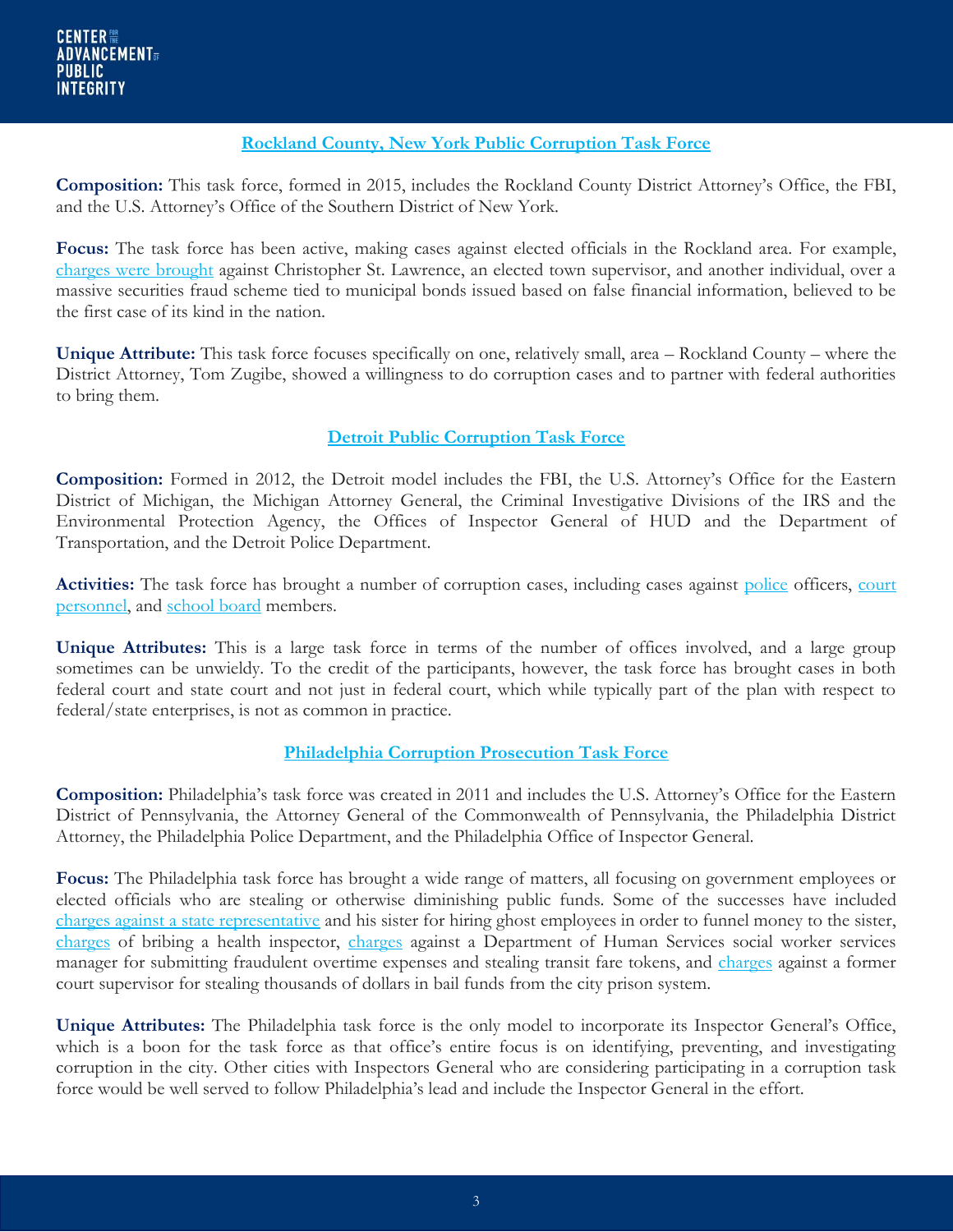#### **State Agencies Only**

#### **[New York State Joint Task](http://www.nytimes.com/2011/05/23/nyregion/ny-attorney-general-granted-power-in-corruption-cases.html?_r=0) Force on Public Integrity**

**Composition:** A [public corruption task force](http://www.osc.state.ny.us/press/releases/june16/062016.htm) in New York between the New York State Attorney General's Office and the New York State Comptroller's Office specifically looks to leverage leads gained from audits to bring cases. It was formed by [Executive Order.](http://www.osc.state.ny.us/press/executive-order-joint-task-force.pdf)

**Unique Attributes:** This task force is unique in that it has routinely gone outside of its membership to partner with other investigative entities – such as the New York City Department of Investigation, the New York State Department of Financial Services, and the New York State Department of Taxation and Finance – in particular cases. Cases of note have involved a [\\$9 million theft and kickback scheme](http://www.ag.ny.gov/press-release/ag-schneiderman-comptroller-dinapoli-announce-sentencing-former-met-council-director) involving the head of a major nonprofit organization and others, and a [theft](https://www.longislandexchange.com/press-releases/a-g-schneiderman-comptroller-dinapoli-announce-sentencing-of-nj-woman-over-theft-of-over-162000-in-nys-pension-benefits/) of NY state pension benefits.

#### **[Miami-Dade County, Florida Public Corruption Task Force](http://www.miamiherald.com/news/local/community/miami-dade/article1967627.html)**

**Composition:** This group includes the Miami-Dade State Attorney's Office, Miami-Dade Police Department, Miami-Dade Schools Police, and detectives from Miami and Miami Beach, and was created a year after the police anti-corruption unit of Miami-Dade police was gutted due to a budget crunch. The task force has also [collaborated](http://www.miamiherald.com/news/local/community/miami-dade/article92680867.html) with the local ethics commission in a failed state corruption probe into the Opa-Locka Commissioner and Miami Lakes mayor, and [helped the U.S. attorney](https://www.justice.gov/usao-sdfl/pr/former-miami-dade-police-department-officer-convicted-wire-fraud) for the Southern District of Florida investigate and convict a former police officer for wire fraud.

**Activities:** In addition to the above, the task force was involved in arresting a [Miami buildings inspector](http://www.miamiherald.com/news/local/crime/article50450690.html) for bribery and unlawful compensation in the form of payoffs in exchange for help with permits.

#### **Key Takeaways**

If you are considering forming a public corruption task force, here are a few things to keep in mind.

**Composition:** Think about what entities you want to participate, and whether you want to formalize the group through a MOU or have a less formal arrangement, understanding that less formal arrangements may lack teeth if offices want to pull back resources later on. Some possible agencies worth considering are a local or state Inspector General's Office, the state Attorney General, the local District Attorney, the FBI, the U.S. Attorney's Office, and more specialized agencies, depending on what kind of work you want the task force to do.

**Establish a Focus:** It makes sense to think about what kinds of cases the task force will tackle at the outset. For example, do you want to seek out the big fish, like corrupt elected officials? Do you want to cast a wider net for lower level employees? Do you want to focus on a particular area, like health care fraud, or procurement fraud? To do this, you should consider the particular corruption problems your area is having and the expertise that will be available to your task force. Then you should develop an area of emphasis that you publicize when launching the task force. This will help to make a greater impact in the public's mind – which of course helps with general deterrence – and will help to justify the existence and continuation of the task force, as you are able to point to successes with the identified mission down the road. Once a focus is decided upon, you should compose your task force in part according to what specialized help you need. For example, if health care fraud is a desired focus, the inclusion of any relevant bodies that handle Medicare/Medicaid fraud will be extremely helpful.